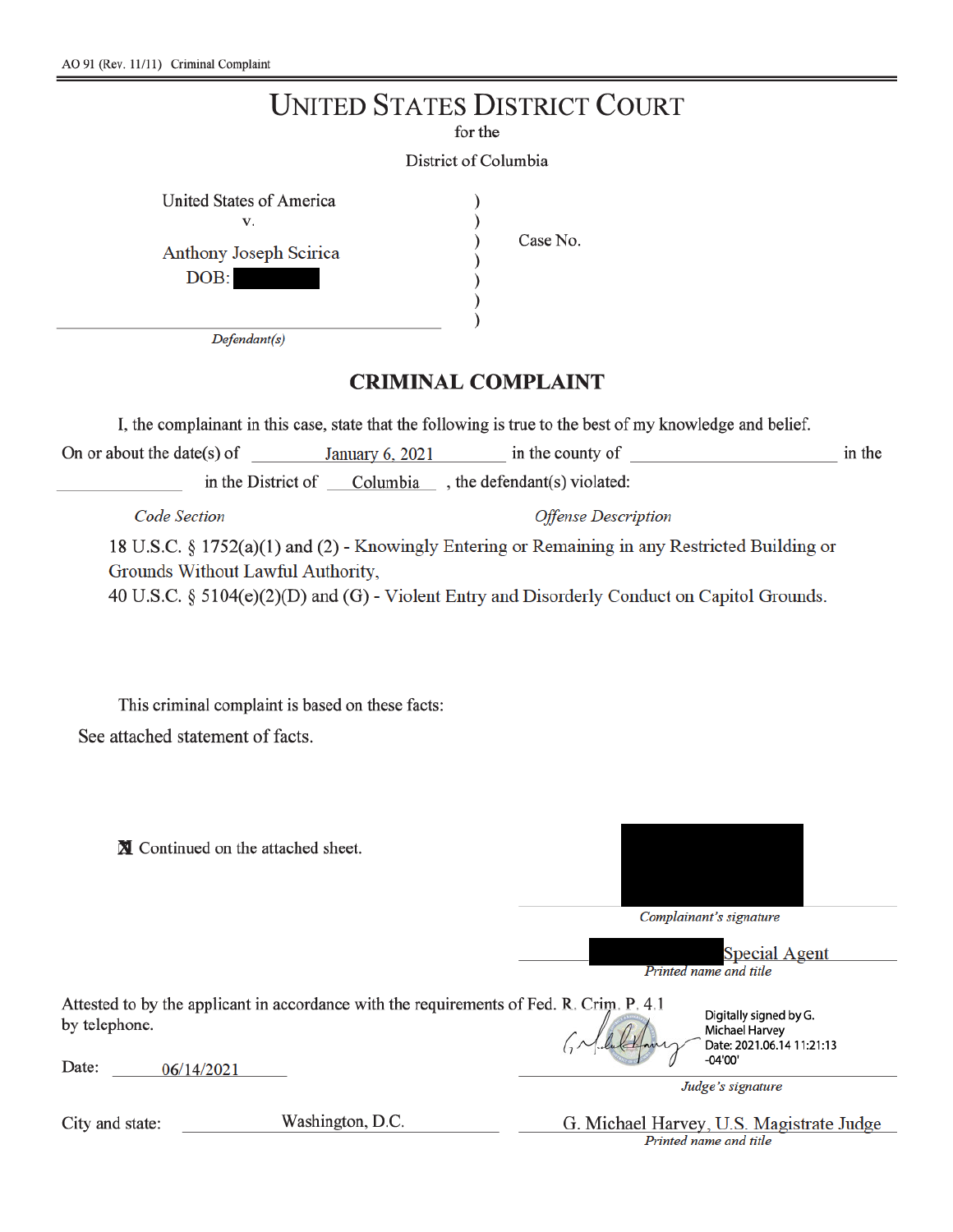## STATEMENT OF FACTS

Your affiant, is a Special Agent with the Washington Field Office of the Federal Bureau of Investigation. I have been a Special Agent for 22 years and have conducted numerous Federal criminal investigations, including investigations on Drug Trafficking Organizations, Violent Criminal Organizations, Public Corruption and Civil Rights violations. Up until January 6, 2021, I was assigned to a squad investigating Federal Public Corruption and Civil **STATEMENT OF FACTS**<br>
Your affiant<br>
is a Special Agent with the Washington Field Office of the<br>
Federal Bureau of Investigation. I have been a Special Agent for 22 years and have conducted<br>
numerous Foderal criminal organi engage in or supervise the prevention, detention, investigation, or prosecution of a violation of Federal criminal laws.

The U.S. Capitol is secured 24 hours a day by U.S. Capitol Police. Restrictions around the U.S. Capitol include permanent and temporary security barriers and posts manned by U.S. Capitol Police. Only authorized people with appropriate identification were allowed access inside the U.S. Capitol. On January 6, 2021, the exterior plaza of the U.S. Capitol was also closed to members of the public.

On January 6, 2021, a joint session of the United States Congress convened at the United States Capitol, which is located at First Street, SE, in Washington, D.C. During the joint session, elected members of the United States House of Representatives and the United States Senate were meeting in separate chambers of the United States Capitol to certify the vote count of the Electoral College of the 2020 Presidential Election, which had taken place on November 3, 2020. The joint session began at approximately 1:00 p.m. Shortly thereafter, by approximately 1:30 p.m., the House and Senate adjourned to separate chambers to resolve a particular objection. Vice President Mike Pence was present and presiding, first in the joint session, and then in the Senate chamber. on) such that is located at First Street, the aniversal constrained the certification of Dalamary 6, 2021, a joint session of the U.S. Capitol was also closed to members of lic.<br>Con January 6, 2021, a joint session of the

As the proceedings continued in both the House and the Senate, and with Vice President Mike Pence present and presiding over the Senate, a large crowd gathered outside the U.S. Capitol. As noted above, temporary and permanent barricades were in place around the exterior of the U.S. Capitol building, and U.S. Capitol Police were present and attempting to keep the crowd away from the Capitol building and the proceedings underway inside.

windows of the U.S. Capitol were locked or otherwise secured. Members of the U.S. Capitol Police attempted to maintain order and keep the crowd from entering the Capitol; however, shortly around 2:00 p.m., individuals in the crowd forced entry into the U.S. Capitol, including by breaking windows and by assaulting members of the U.S. Capitol Police, as others in the crowd encouraged and assisted those acts.

Shortly thereafter, at approximately 2:20 p.m. members of the United States House of Representatives and United States Senate, including the President of the Senate, Vice President Mike Pence, were instructed to—and did—evacuate the chambers. Accordingly, the joint session of the United States Congress was effectively suspended until shortly after 8:00 p.m. Vice President Pence remained in the United States Capitol from the time he was evacuated from the Senate Chamber until the sessions resumed.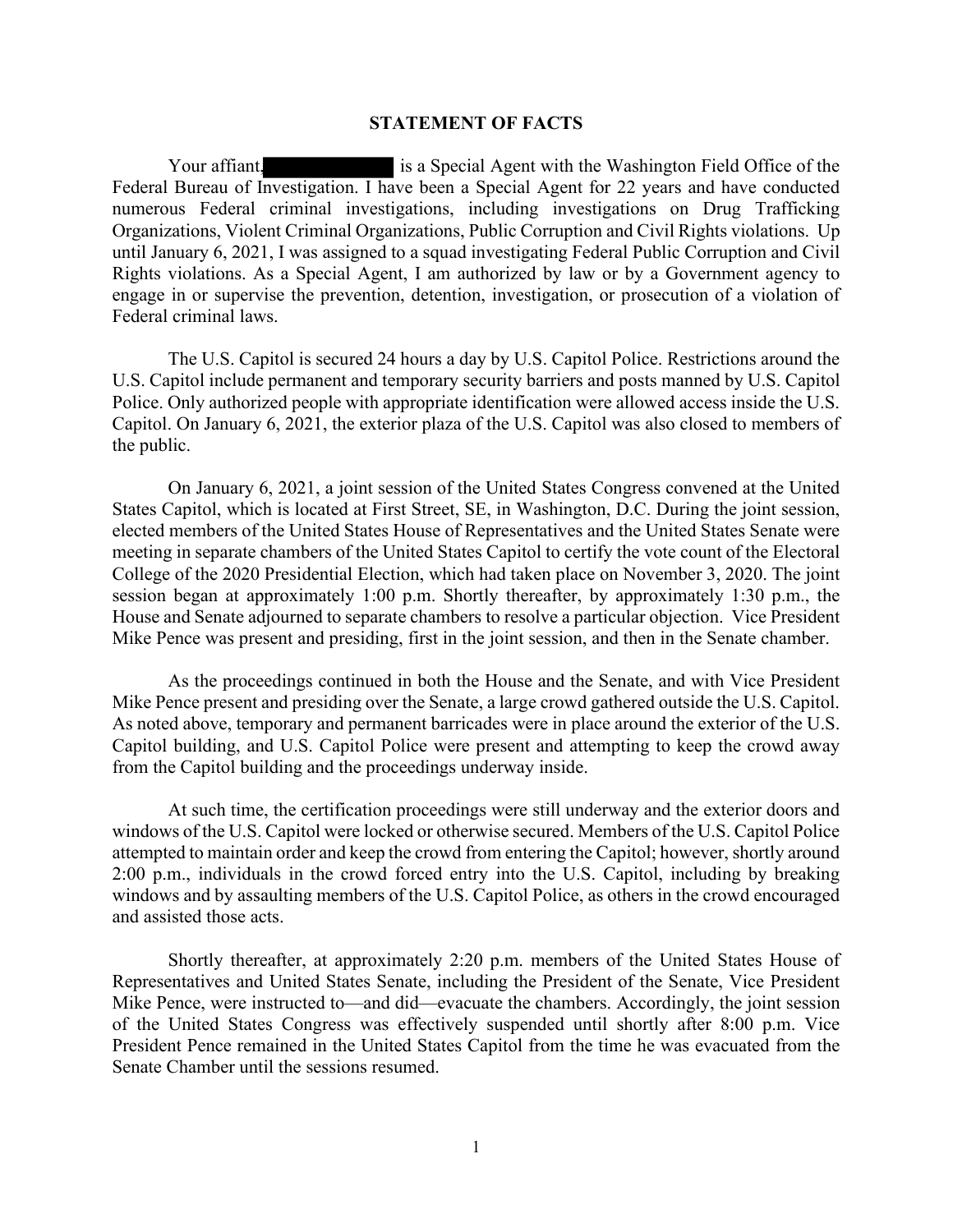During national news coverage of the aforementioned events, video footage which appeared to be captured on mobile devices of persons present on the scene depicted evidence of violations of local and federal law, including scores of individuals inside the U.S. Capitol building without authority to be there.

Beginning shortly after January 6, 2021, law enforcement received several tips from the public reporting ANTHONY SCIRICA (hereinafter "SCIRICA") was identified as inside the U.S. Capitol on January 6, 2021. One tip included the two below screenshots of SCIRICA taken from a January 8, 2021 Inside Edition report (full video footage can be found at https://www.insideedition.com/media/videos/capitol-riot-likely-a-superspreader-event-aspandemic-sees-deadliest-day-yet-64212).



 Law enforcement separately interviewed two witnesses, hereinafter "WITNESS 1" and "WITNESS 2." Both WITNESS 1 and WITNESS 2 were shown the photograph above of the individual circled in red, and asked if they could identify the individual. Both WITNESS 1 and WITNESS 2 identified the individual as SCIRICA. SCIRICA is a former co-worker of both WITNESS 1 and WITNESS 2.

wearing a navy-colored shirt, khaki pants and an American flag on his shoulders.

Law enforcement received another tip that included a video recording of SCIRICA's Snapchat stories from January 6, 2021. The Snapchat display name visible in the video of SCIRICA's Snapchat stories is "Anthony." The tipster also reported SCIRICA's Snapchat username was "adthestrokes."

Law enforcement was unable to view the Snapchat stories on SCIRICA's Snapchat, but reviewed the video provided by the tipster, which was a recording of SCIRICA's multiple Snapchat stories. Law enforcement recognized several locations depicted in the video as the Washington Monument, the exterior of the U.S. Capitol, and several rooms inside the U.S. Capitol, including Statuary Hall. SCIRICA's final Snapchat story appears to be a photo taken of ABC News coverage that captured an individual with their back to the camera with light colored hair, wearing an American flag on their back, and donning khaki pants. The image (found below) was captioned,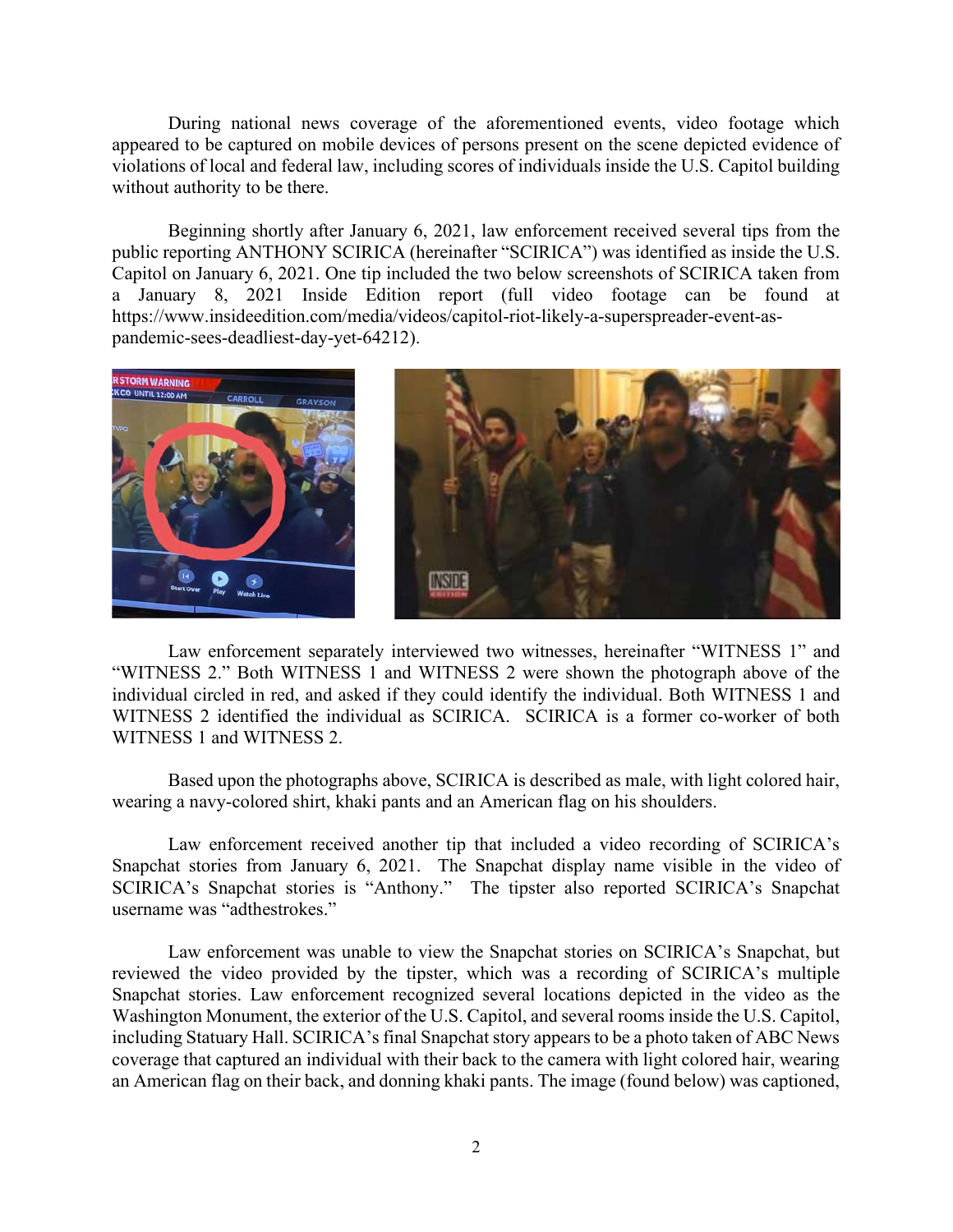"Anthony made it on TV," along with a separate comment, "thank you Lauren for finding this." Your affiant recognized the location of the individual as Statuary Hall inside the U.S. Capitol.



Law enforcement reviewed United States Capitol Police (USCP) closed-circuit television (CCTV) footage from January 6, 2021. The below image was taken from USCP CCTV footage captured at approximately 2:27 p.m. inside Statuary Hall.

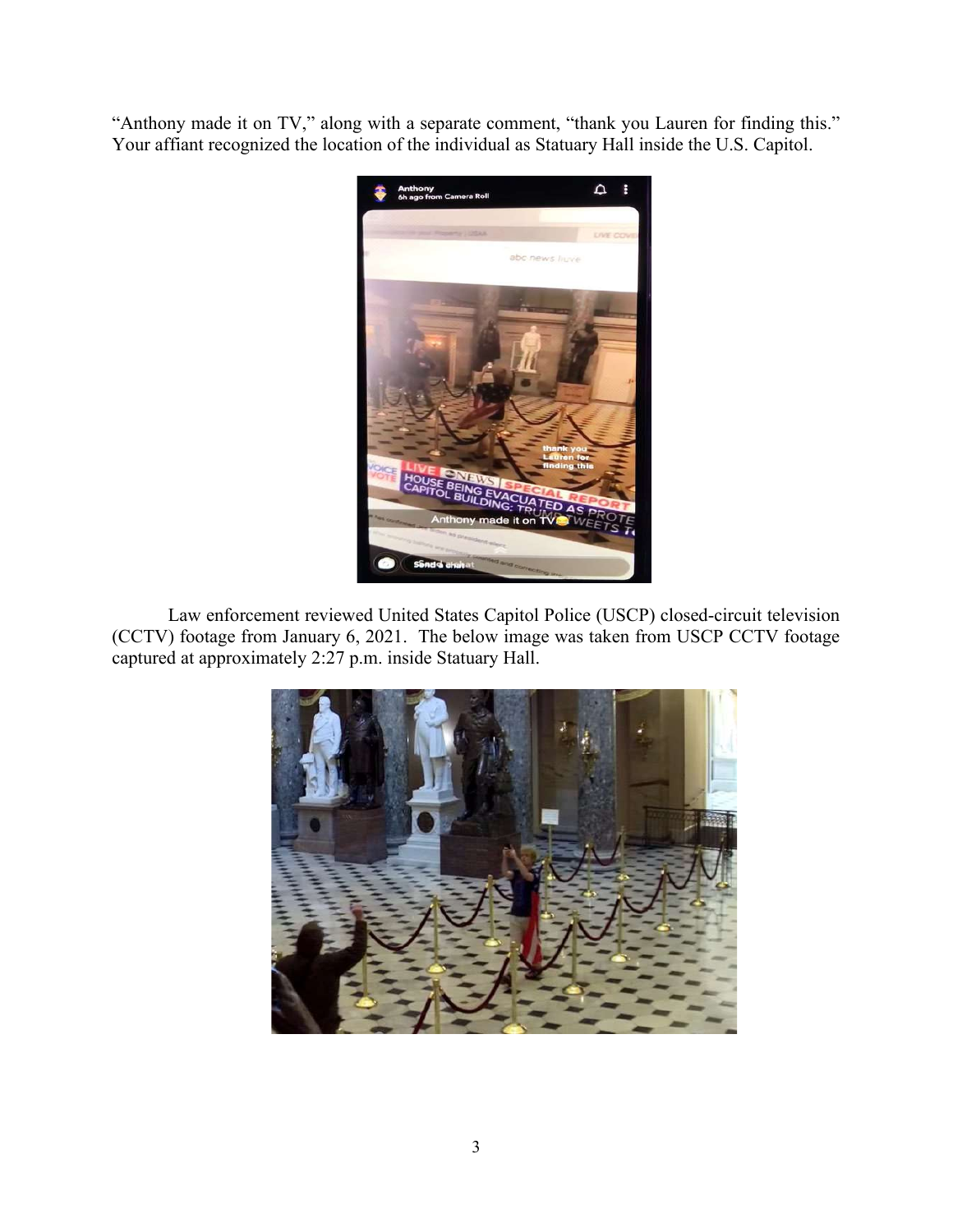After reviewing USCP CCTV footage and the original tip from the Inside Edition report, After reviewing USCP CCTV footage and the original tip from the Inside Edition report,<br>law enforcement determined the individual captured in the Snapchat image inside Statuary Hall<br>was SCIRICA.<sup>1</sup><br>On January 29, 2021, Snap was SCIRICA.<sup>1</sup>

On January 29, 2021, Snap Inc. was served a Grand Jury subpoena for customer or subscriber account information for Snapchat account "adthestrokes." On February 8, 2021, Snap After reviewing USCP CCTV footage and the original tip from the Inside Edition report,<br>law enforcement determined the individual captured in the Snapchat image inside Statuary Hall<br>was SCIRICA.<sup>1</sup><br>On January 29, 2021, Snap After reviewing USCP CCTV footage and the original tip from the Inside Edition report,<br>
law enforcement determined the individual captured in the Snapchat image inside Statuary Hall<br>
was SCIRICA.<sup>1</sup><br>
On January 29, 2021, S associated with telephone number (336) 423-1541.

Your affiant interviewed the tipster who submitted the Inside Edition screenshots of SCIRICA, described above, hereinafter "WITNESS 3." WITNESS 3 reported telephone number (336) 423-1541 was associated with SCIRICA as of May 2020. Additionally, an open-source database check reported that telephone number (336) 423-1541 was associated with SCIRICA.

According to records obtained through a search warrant which was served on Verizon, on January 6, 2021, in and around the time of the incident, the cellphone associated with (336) 423- 1541 was identified as having utilized a cell site consistent with providing service to a geographic area that includes the interior of the United States Capitol building.

Based on the foregoing, your affiant submits that there is probable cause to believe that SCIRICA violated 18 U.S.C.  $\S 1752(a)(1)$  and (2), which makes it a crime to (1) knowingly enter or remain in any restricted building or grounds without lawful authority to do; and (2) knowingly, and with intent to impede or disrupt the orderly conduct of Government business or official functions, engage in disorderly or disruptive conduct in, or within such proximity to, any restricted building or grounds when, or so that, such conduct, in fact, impedes or disrupts the orderly conduct of Government business or official functions; or attempts or conspires to do so. For purposes of Section 1752 of Title 18, a "restricted building" includes a posted, cordoned off, or otherwise restricted area of a building or grounds where the President or other person protected by the Secret SCIRICA, described above, hereinafter "WITNESS 3." WITNESS 3 reported telephone number<br>(336) 423-1541 was associated with SCIRICA as of May 2020. Additionally, an open-source<br>database chock reported that telephone number so restricted in conjunction with an event designated as a special event of national significance.

Your affiant submits there is also probable cause to believe that SCIRICA violated 40 U.S.C. § 5104(e)(2)(D) and (G), which makes it a crime to willfully and knowingly (D) utter loud, threatening, or abusive language, or engage in disorderly or disruptive conduct, at any place in the Grounds or in any of the Capitol Buildings with the intent to impede, disrupt, or disturb the orderly conduct of a session of Congress or either House of Congress, or the orderly conduct in that 1

Law enforcement submitted two photographs of the suspect inside the Capitol, provided by the public, to the FBI's FACE Services Unit to conduct a query of the FBI's face analysis, comparison, and evaluation services tool using then-available images of the suspect compared against facial images available in state and federal face recognition systems. The report that was generated indicated that no candidates were returned for this request, meaning that the program did not recognize the suspect from the images provided by the public. The report provided a note regarding the tool, including that technical factors present in the image submitted can prevent or decrease an automated search from returning usable results, or may improperly distort the results, and that the information in the report is to be used as an investigative lead only and should not be considered a positive identification.